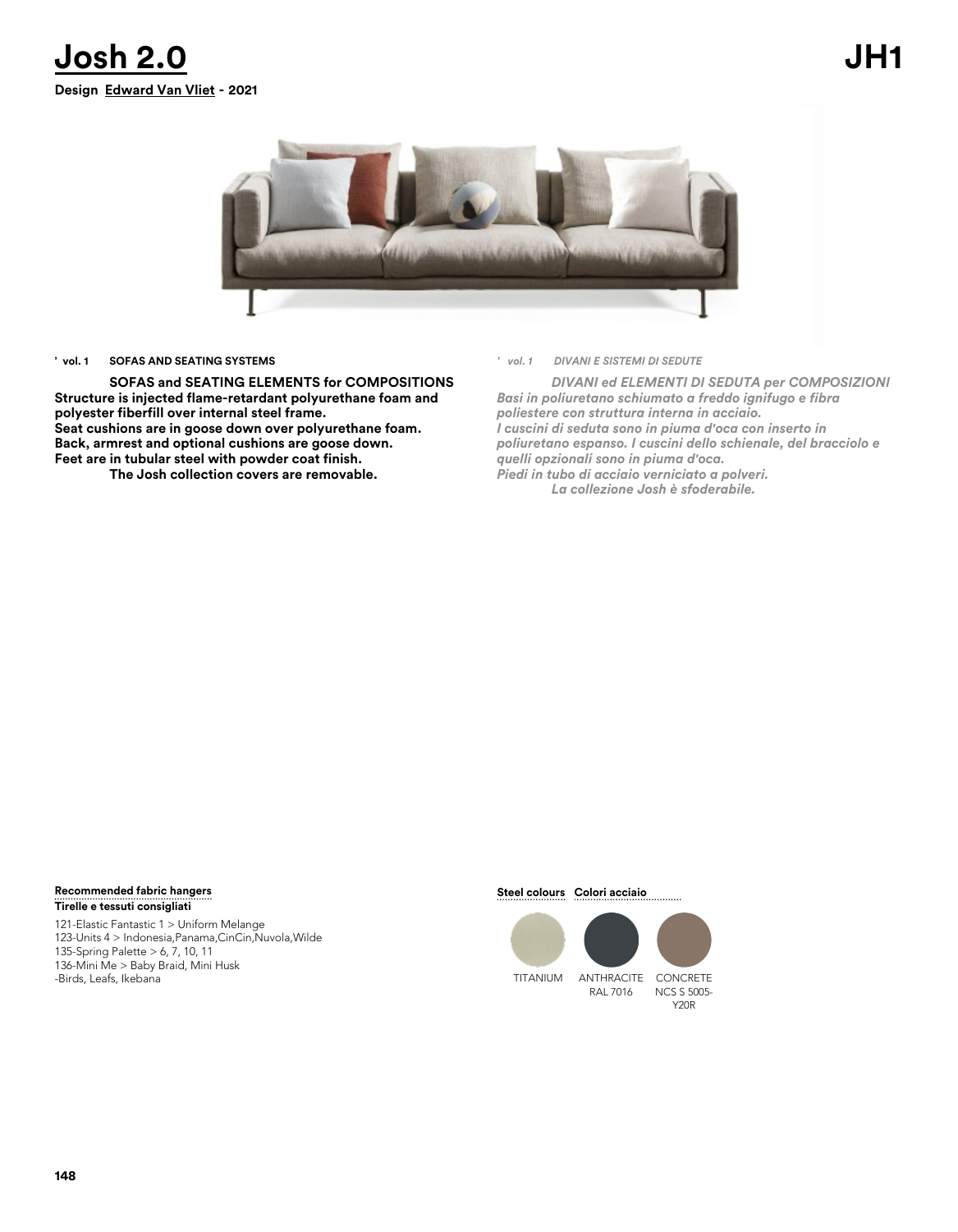07A

**13** mt. ★ 24,7 m<sup>2</sup> → 1,9 m<sup>3</sup> ▲ 92 Kg





 $\frac{1}{2}$  17 mt. ★ 32,3 m<sup>2</sup> → 2,6 m<sup>3</sup> ▲ 112 Kg



# **Lateral 2 seat unit left Lateral 2 seat unit right**

**業** 11 mt. ★ 20,9 m<sup>2</sup> → 1,9 m<sup>3</sup> ▲ 82 Kg **Elemento 2 posti sinistro Elemento 2 posti destro**



**Penisola 2p sinistra Penisola 2p destra**

**業** 9,6 mt. ★ 10,6 m<sup>2</sup> → 1,9 m<sup>3</sup> ▲ 81 Kg





# **3 seater sofa 2 seater central element**

 $\overline{002}$ 

 $\overline{OTH}$ 





**11** mt. ★ 20,9 m<sup>2</sup> → 1,9 m<sup>3</sup> ▲ 82 Kg



# **Lateral 2 seat left peninsula Lateral 2 seat right peninsula**

$$
\mathbf{H} \times 9.6 \text{ mt.} \quad \mathbf{I} \times 10.6 \text{ m}^2 \quad \mathbf{I} \times 10.9 \text{ m}^3 \quad \mathbf{I} \times 81 \text{ kg}
$$

0TG

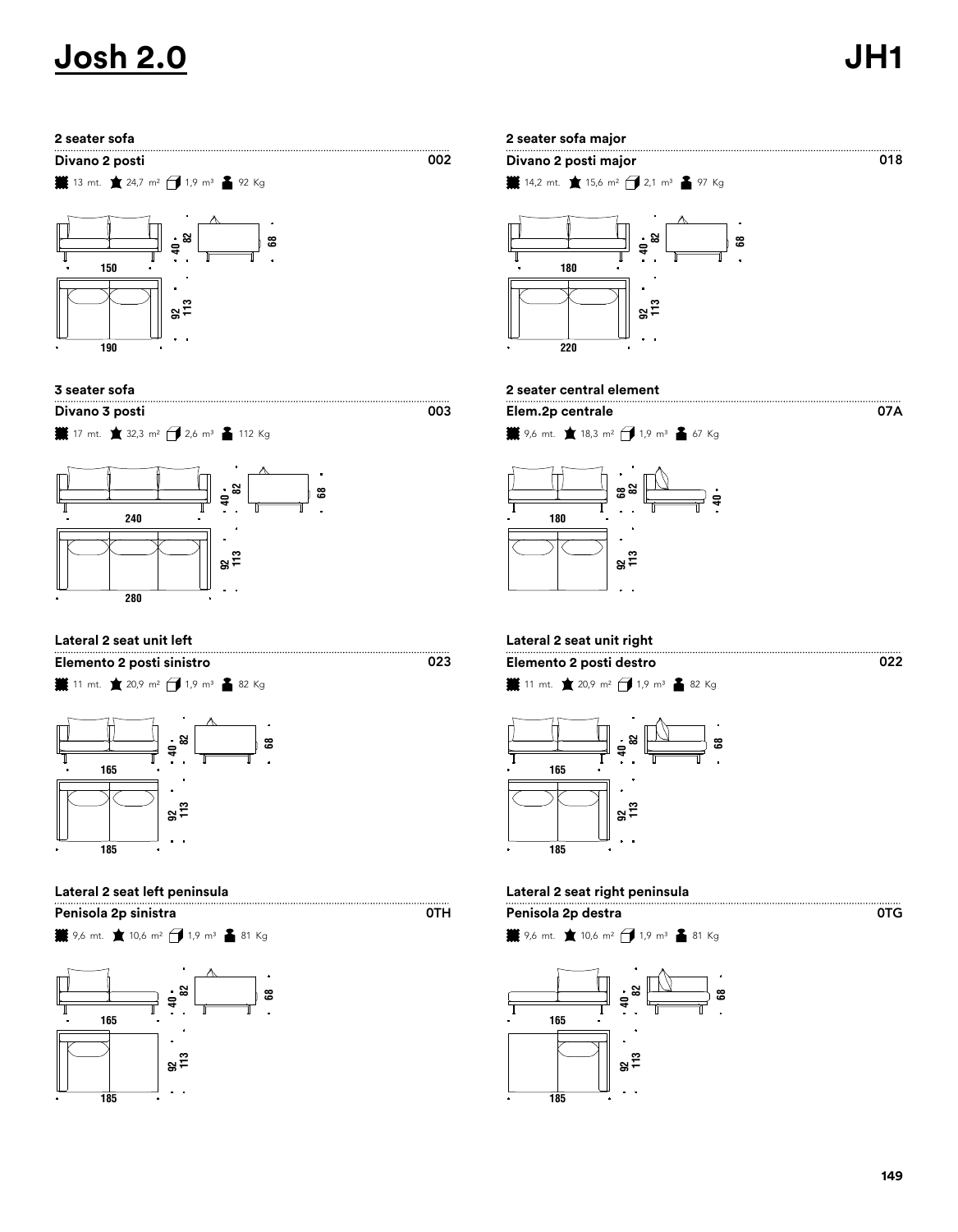## **2 seater major central element**

**Elemento 2p centrale major**

**10,9** mt. ★ 20,7 m<sup>2</sup> → 2,1 m<sup>3</sup> ▲ 80 Kg



# **Lateral 2 seat unit major left Lateral 2 seat unit major right**

**Elemento 2p major sinistro Elemento 2p major destro**



**業** 15,3 mt. ★ 29 m<sup>2</sup> → 2,6 m<sup>3</sup> ▲ 96 Kg **Elemento 3p sinistro Elemento 3p destro**



**Penisola 2p mj sinistra Penisola 2p mj destra**

**業** 9,9 mt. ★ 18,8 m<sup>2</sup> → 2,1 m<sup>3</sup> ▲ 71 Kg



# 

..........<br>0M5

0TM

**12,2** mt. ★ 23,2 m<sup>2</sup> → 2,1 m<sup>3</sup> ▲ 84 Kg



# **Lateral 3 seat unit left Lateral 3 seat unit right**

**¥** 15,3 mt. ★ 29 m<sup>2</sup> → 2,6 m<sup>3</sup> ▲ 96 Kg



# **Lateral 2 seat major left peninsula Lateral 2 seat major right peninsula**

$$
H \text{ 9,9 mL} \cdot \text{18,8 m}^2 \cdot \text{ 13,1 m}^3 \cdot \text{ 171 kg}
$$



 $\overline{\text{OTL}}$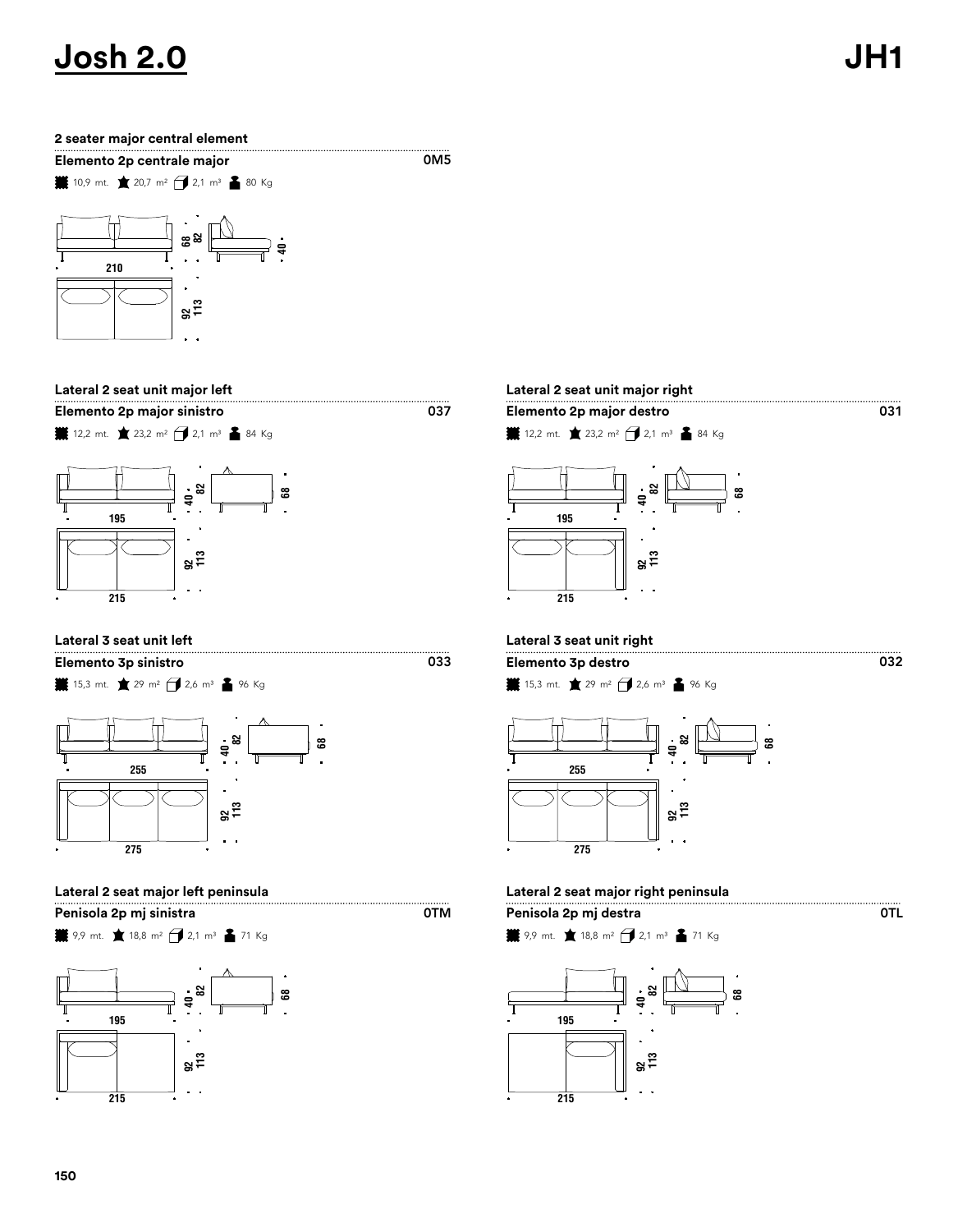0LP

A12

| Chaise Longue sinistra 95x160 |  |            |  |  |  |  |
|-------------------------------|--|------------|--|--|--|--|
| معمد                          |  | $\sqrt{ }$ |  |  |  |  |







# **Stool 105x105 Stool 130x130**

**¥** 3,8 mt. ★ 7,3 m<sup>2</sup> → 0,7 m<sup>3</sup> ▲ 35 Kg **Pouf 105x105 Pouf 130x130**



**業** 7,7 mt. ★ 12,1 m<sup>2</sup> → 1,5 m<sup>3</sup> ▲ 75 Kg **Pouf 160x160 Composizione A12**



# **Chaise Longue left 95x160 Chaise Longue right 95x160**  $\overline{OD3}$ **Chaise Longue destra 95x160 ¥**8,2 mt. ★ 15,6 m<sup>2</sup> → 1,4 m<sup>3</sup> ▲ 66 Kg  $\overset{\rightharpoonup}{\Longrightarrow}$   $\vdots$  $\mathbb{N}$  **82**

# **Chaise Longue left 110x190 Chaise Longue right 110x190**





 $\overline{OD4}$ 

0LQ

 $\frac{1}{2}$  5,5 mt. ★ 10,5 m<sup>2</sup> → 0,9 m<sup>3</sup> ▲ 55 Kg



# **Stool 160x160 Composition A12**

**¥** 22 mt. ★ 41,8 m<sup>2</sup> → 3,8 m<sup>3</sup> ▲ 164 Kg

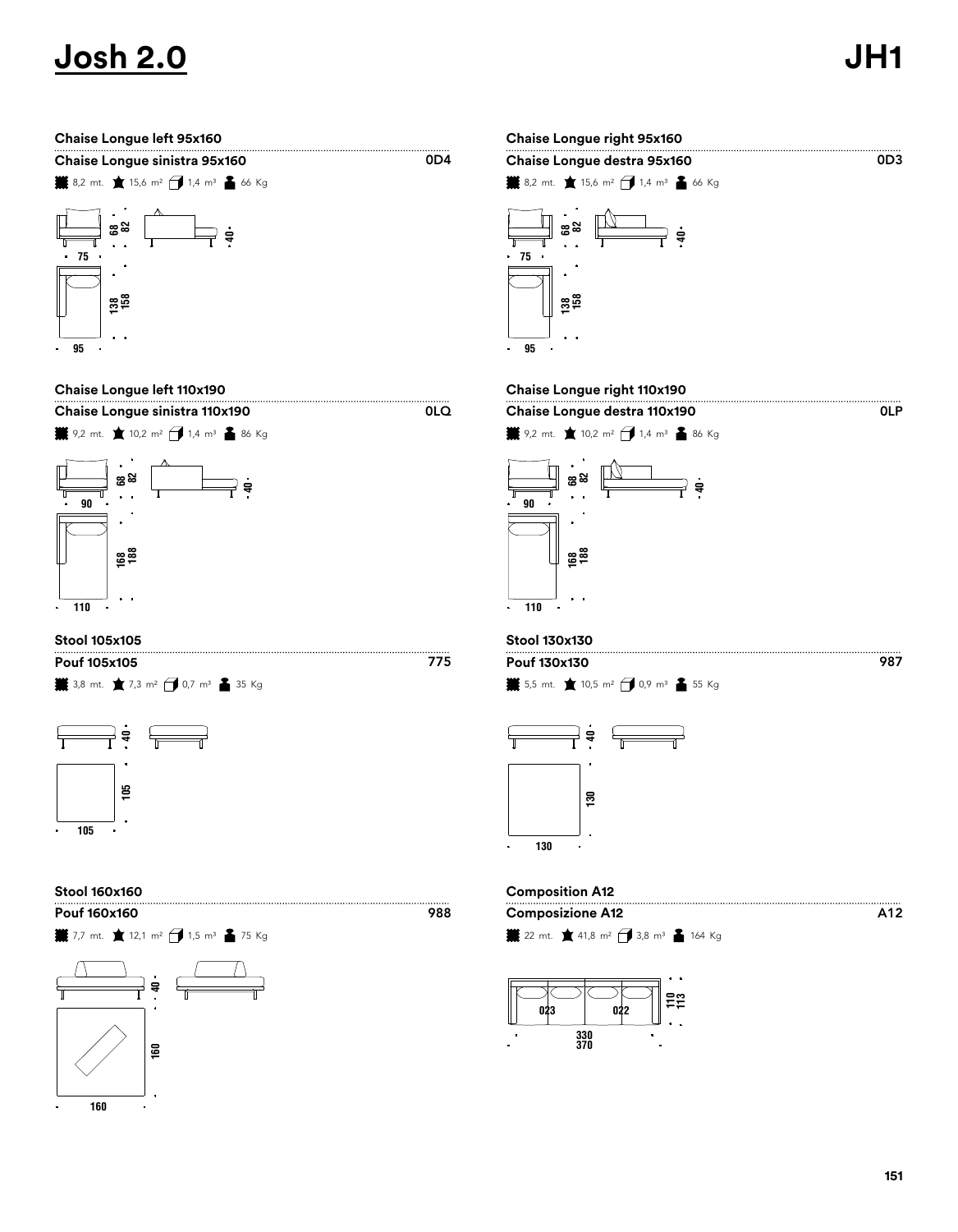B50

B60

**B70** 



| COMPOSITION DOUR OF BOUL                                                           |
|------------------------------------------------------------------------------------|
| <b>Composizione B80Dx-B80Sx</b>                                                    |
| 23,5 mt. $\bullet$ 44,7 m <sup>2</sup> $\bullet$ 4 m <sup>3</sup> $\bullet$ 162 Kg |
|                                                                                    |
|                                                                                    |
|                                                                                    |
|                                                                                    |
| 033<br>OD3                                                                         |

# **Composizione B80Dx-B80Sx Composizione B50Dx-B50Sx Composition B80R or B80L Composition B50R or B50L**

**¥** 21,4 mt. ★ 40,7 m<sup>2</sup> → 4 m<sup>3</sup> ▲ 170 Kg



# **Composition B40R or B40L Composition B60R or B60L**

 

**業** 19,9 mt. ★ 37,8 m<sup>2</sup> → 3,6 m<sup>3</sup> ▲ 159 Kg **Composizione B40Dx-B40Sx Composizione B60Dx-B60Sx**



 $\frac{1}{2}$  43 mt. ★ 81,7 m<sup>2</sup> → 7,8 m<sup>3</sup> ▲ 323 Kg **Composizione B30Dx-B30Sx Composizione B70Dx-B70Sx**

 **160 480 0M5** 

B40

B30

**B80** 

**業** 28,7 mt. ★ 54,5 m<sup>2</sup> → 4,9 m<sup>3</sup> ▲ 221 Kg



# **Composition B30R or B30L Composition B70R or B70L**

**業** 40,4 mt. ★ 77 m<sup>2</sup> <del>1</del> 7 m<sup>3</sup> ▲ 287 Kg